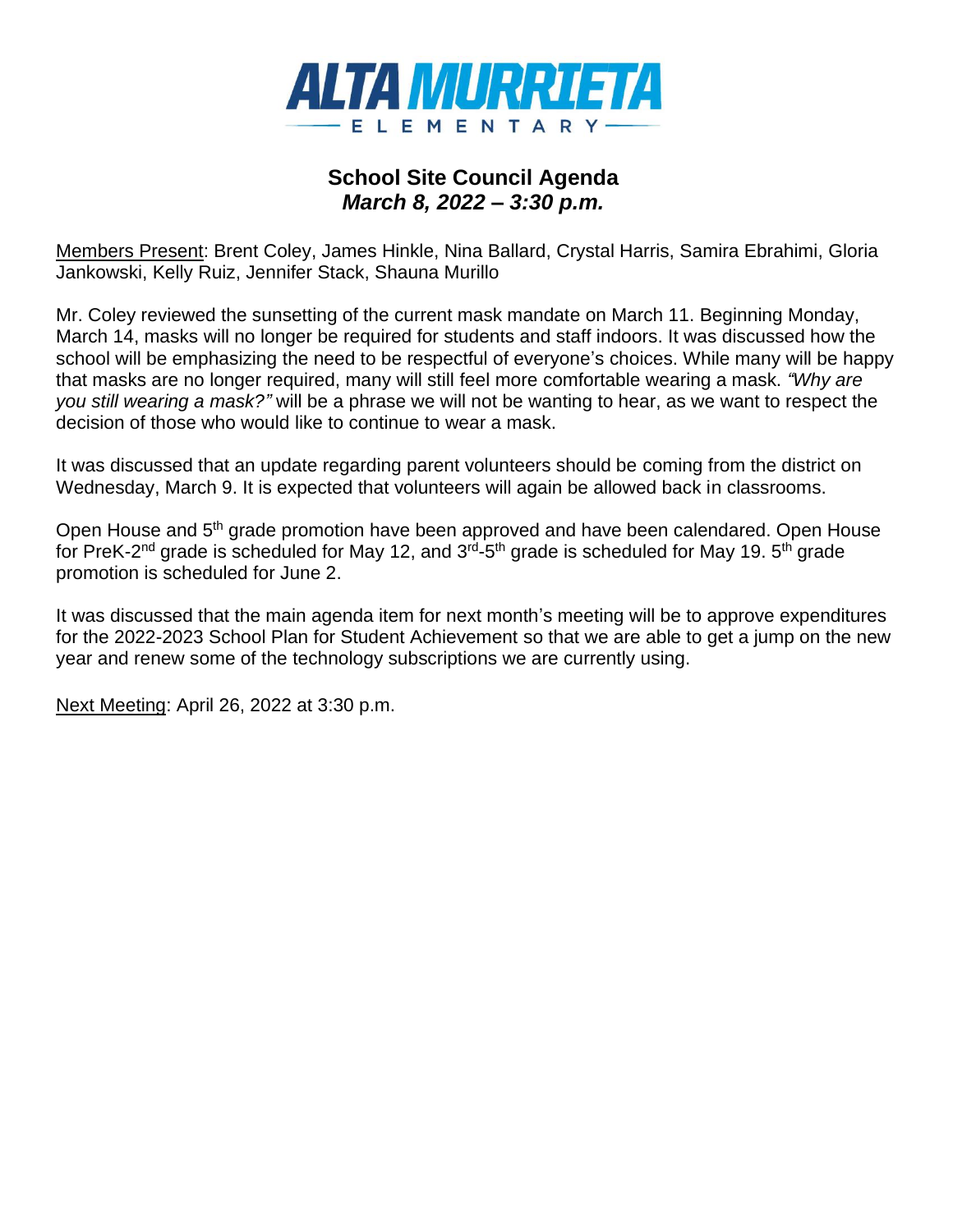

### **School Site Council Agenda** *February 8, 2022 – 3:30 p.m.*

Members Present: Brent Coley, James Hinkle, Nina Ballard, Crystal Harris, Kelly Ruiz, Jennifer Stack, Theresa Paccione, Shauna Murillo

Mr. Coley discussed the updated safety protocols. The district is still waiting to receive an update from CDPH regarding the mask mandate. Currently, masks are still required in indoor spaces while on campus (masks are optional outdoors). Parent volunteers being allowed back in the classroom was another topic discussed. The district is waiting on guidance from CDPH before making any changes to the parent volunteer policy.

Mr. Coley also discussed that the front office will be receiving a remodel over the summer. The new floorplan will allow for a safer environment, with the office staff being on one side of the office, with a hallway on the other side of the office. This will allow visitors, once checked in, to go straight through the back door of the office to enter campus, rather than having to navigate the current maze of office staff desks.

The expansion of Transitional Kindergarten was discussed. For the 2022-2023 school year, the age range for TK enrollment will expand from September 2 – December 2 to September 2 – February 2. Due to more students enrolling, we will be looking at our facilities in order to be able to accommodate additional classrooms.

Next Meeting: March 8, 2022 at 3:30 p.m.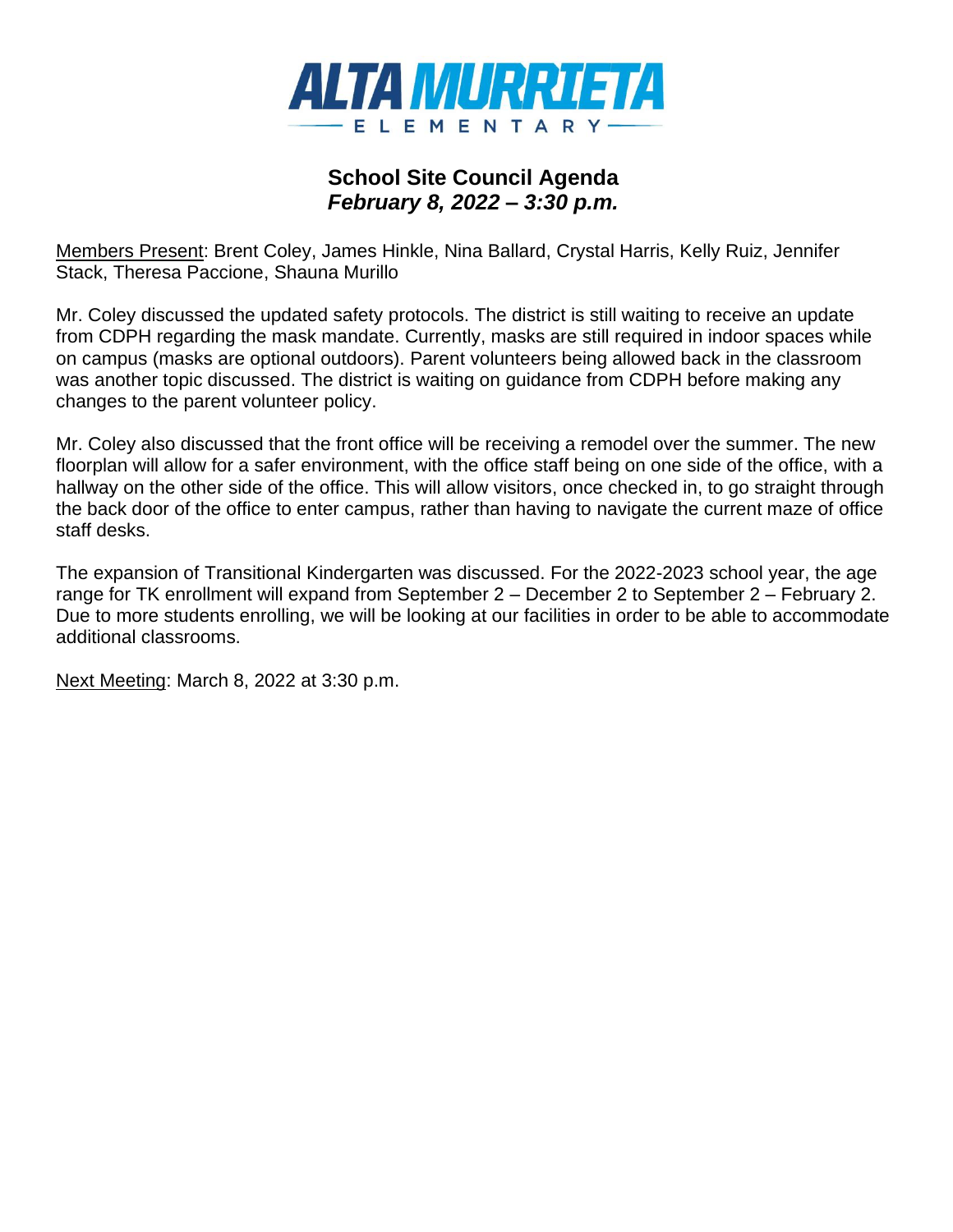

## **School Site Council Agenda** *December 13, 2021 – 3:30 p.m.*

Members Present: Brent Coley, Gloria Jankowski, James Hinkle, Nina Ballard, Crystal Harris, Kelly Ruiz, Jennifer Stack, Theresa Paccione

The Council reviewed and approved the school's safety plan.

The Council then reviewed and approved the school's School Plan for Student Achievement.

Next Meeting: February 8, 2022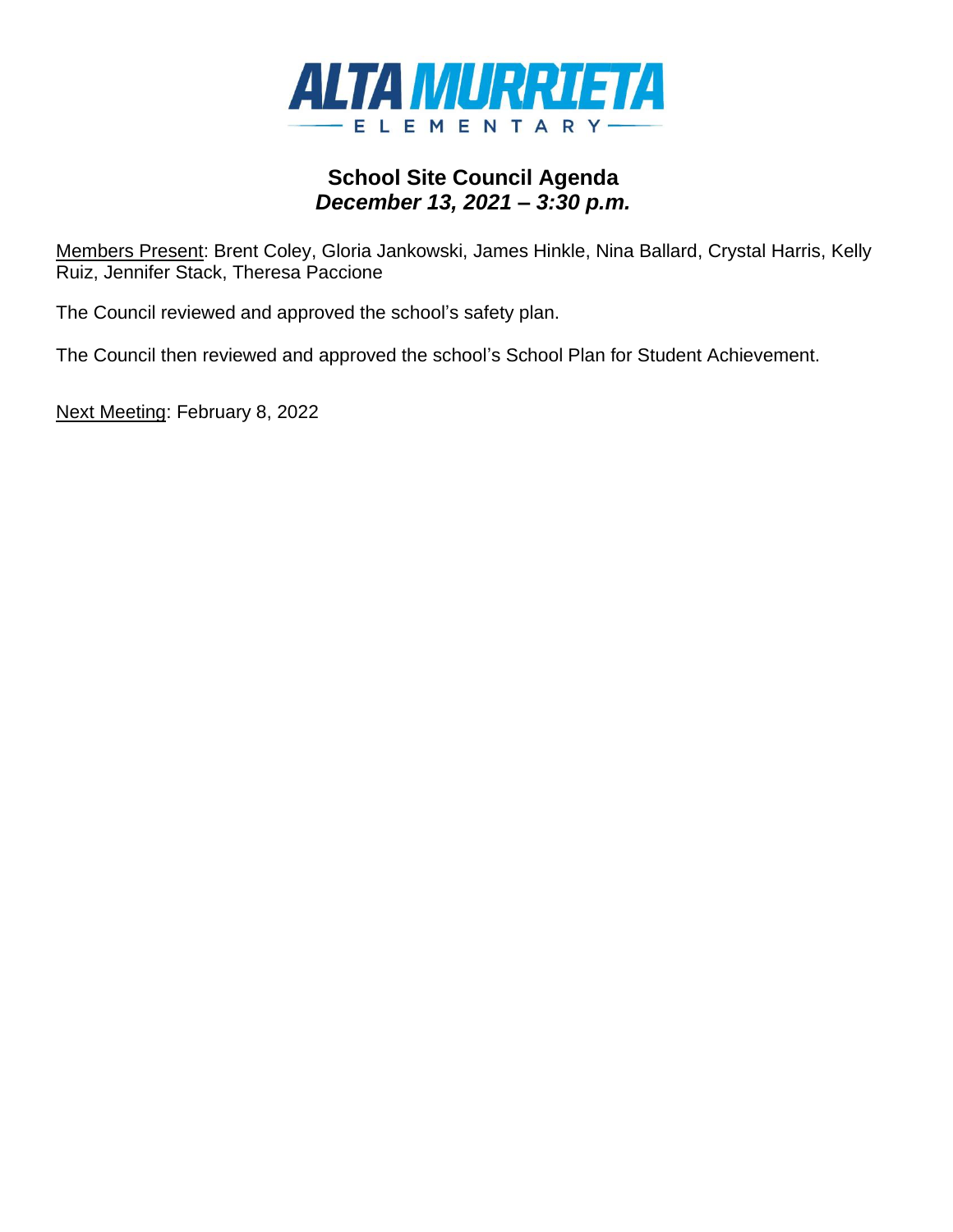

# **School Site Council Minutes** *October 12, 2021 Meeting held via Zoom*

Members Present: Brent Coley, Gloria Jankowski, James Hinkle, Nina Ballard, Crystal Harris, Samira Ebrahimi, Kelly Ruiz, Jennifer Stack, Theresa Paccione

Notes taken by Brent Coley

The LCAP Advisory Council was discussed and volunteers were sought to attend the three virtual meetings for the year. The following people volunteered to attend the meetings:

- 10/25/21 at 4:30 p.m. Nina Ballard
- $\bullet$  2/15/22 at 4:30 p.m. Samira Kashani
- $\bullet$  4/25/22 at 4:30 p.m. Jennifer Stack

Mr. Coley discussed potential expenditures of a subscription to Boom Cards for teachers' classrooms and purchasing additional supplies for our Lego Club to help provide alternative activities for students who don't necessarily thrive in a traditional recess setting. Both expenditures were approved, and the suggestion was also made to conduct a "Lego Drive" to see if Alta families had unwanted Legos they would be willing to donate to the school to be used in the Lego Club. The Council unanimously loved this idea, and Mr. Coley said he would work with ASB to see if they could plan and coordinate the drive.

Mr. Coley then talked about how a draft of the Single Plan for Student Achievement (SPSA) should tentatively be presented to the Council next meeting.

Next Meeting: November 16, 2021